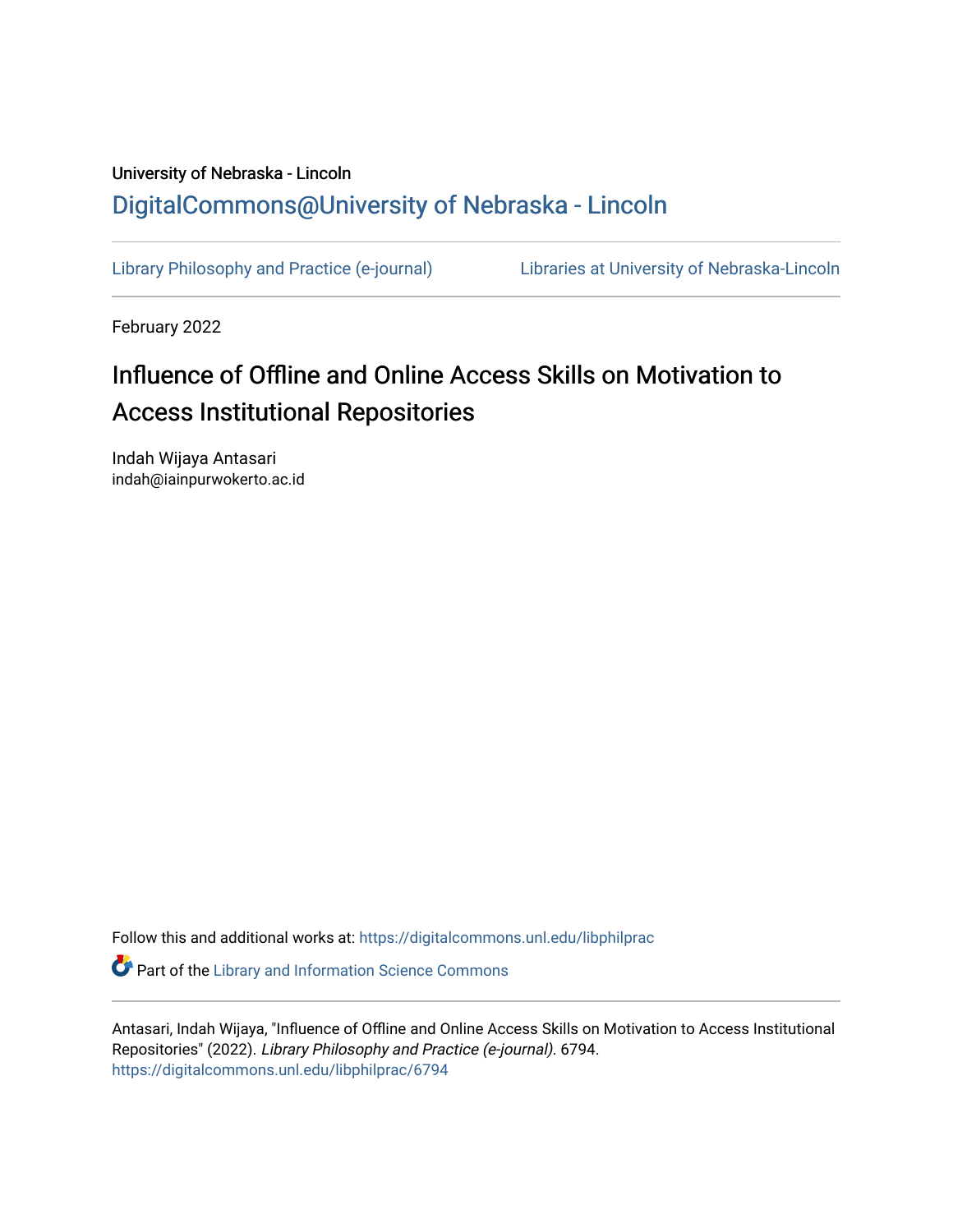## **Influence of Offline and Online Access Skills on Motivation to Access Institutional Repositories**

Indah Wijaya Antasari Librarian, IAIN Purwokerto, Indonesia indah@iainpurwokerto.ac.id

### **Abstract**

The ability to access research information offline to the library and access online through a repository becomes an important ability that must be owned by the library, especially for uppersemester students. This research aims to determine the influence of offline and online access skills on accessing institutional repositories, using access skill limitations from the concept of IFLA literacy and the Theory of planned behavior (TPB). Quantitative research methods with multiple linear correlation analysis using SPSS version 25. The study respondents were 93 users from the student population of IAIN Purwokerto last semester. The results showed that there is a positive influence between access skills offline library and motivation to access repositories; there is a positive influence between the access skills online of the library and the motivation to access the repository, and there is a positive influence between access skills offline and online libraries simultaneously with the basis to access repositories. It was found that online access skills had more impact on the motivation to access repositories than the influence of offline access skills.

Keywords: literacy, IFLA, access skill, institutional repository, Theory of planned behavior.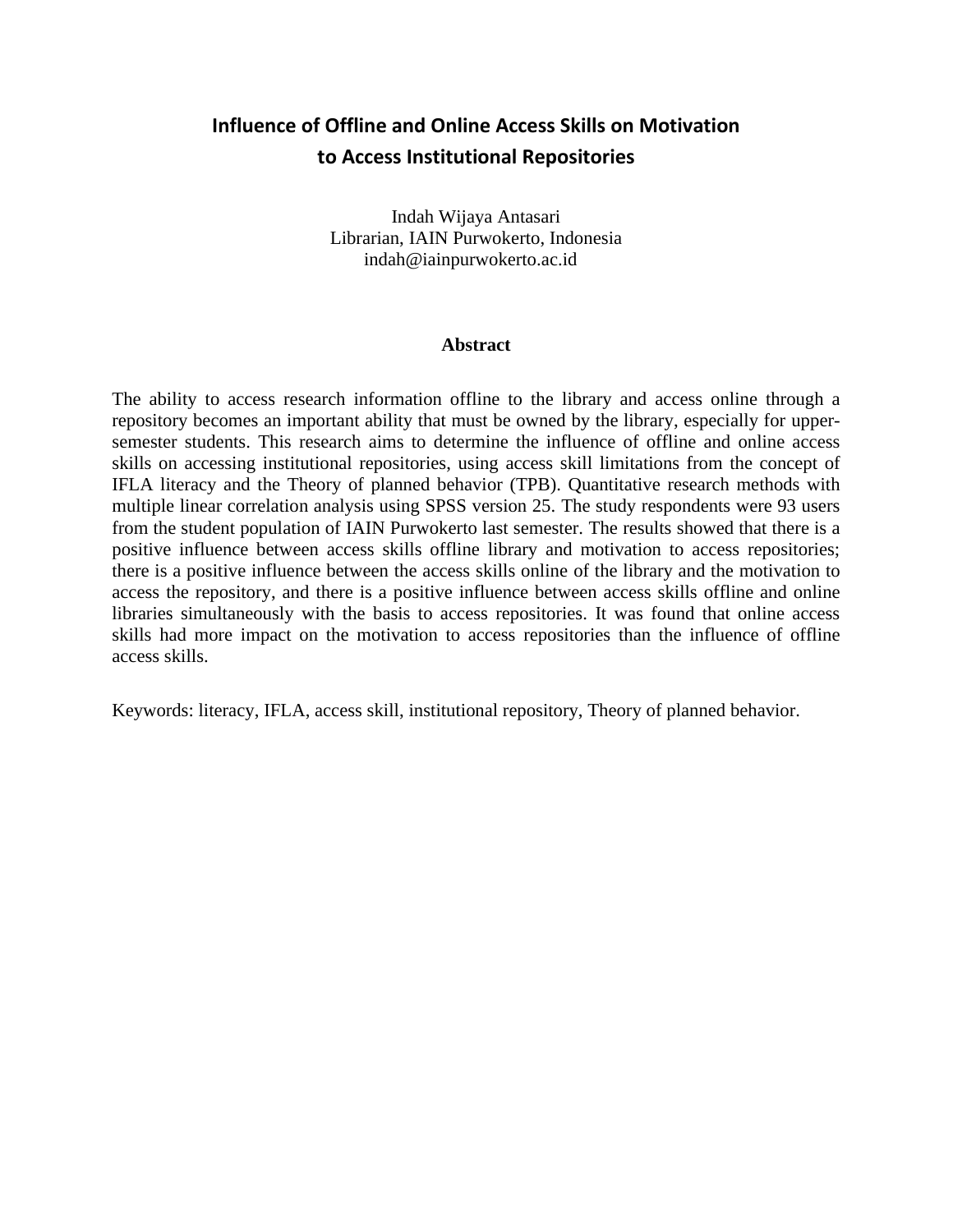### **Introduction**

The need for student information as a potential library for the college library is a concern for the service policy in the library. Digital services are here to meet information needs by offering several conveniences, including: accessible from outside the library, accessible via smartphone, tablet/computer/personal laptop, and can be read at any time. Digital services in the IAIN Purwokerto library include Bookless library, e-library that can be accessed through play store on the android lift, web library with lib.iaianpurwokerto.ac.id address, OPAC (online public access catalog). In addition, this digital format is also provided for access services for lecturers' work (books/modules, etc.), lecturer research results, thesis /dissertation, journal articles published by IAIN Purwokerto. This is a repository service, with a database address repository.iainpurwokerto.ac.id.

The IAIN Purwokerto repository is provided to meet the information needs of the academic community in particular and the public at large. The content of the repository in the form of scientific work owned by IAIN Purwokerto will be needed by students studying research methods or students completing the final task in the form of a thesis/ dissertation. Before there was a repository, students could only read in the library, i.e., on the reference service section of the research results section. With this repository service, students have a broader opportunity to access the need to access scientific information. As of January 24, 2020, the IAIN Purwokerto repository management record shows a total of 2812 users and 130,297 files uploaded. This number of users indicates a high enough student interest in accessing the repository service.

But on the other hand, physical visits to the library, especially research results services, thesis/ dissertation, are still. The utilization of this repository by students in its use requires access skills. Access skills are part of literacy skills as IFLA (International Federation of Library Associations) describes literacy skills as accessing, evaluating, and using information. (Jesus,  $2006:17$ ). A study by  $Dzabyu$  (2013:31) Explained that 94.4% of students search for information in the library independently (alone). In comparison, 2.6% ask for help from friends or library staff. Students require information literacy skills to evaluate and use information through the media provided by the library so that information sources can be used optimally.

Repository service facilities can be a library attraction to increase the number of visits, namely through online visits. Repository visit data in November 2019 amounted to 8 9 In December 2019 amounted to 6,193 (IAIN Purwokerto repository data), while visits to the library in November amounted to 16,607. December,r as many as 11,817 visits (source: SliMS database of IAIN Purwokerto Library) The repository vi, sit data is divided into four parts: visitors who only open the web repository, visitors who open articles in the repository, visitors who download essays in the repository, and new visitors who first access the repository. The repository service provides a digital version of the thesis/thesis/dissertation service, lecturer research report, lecture module, and e-journal.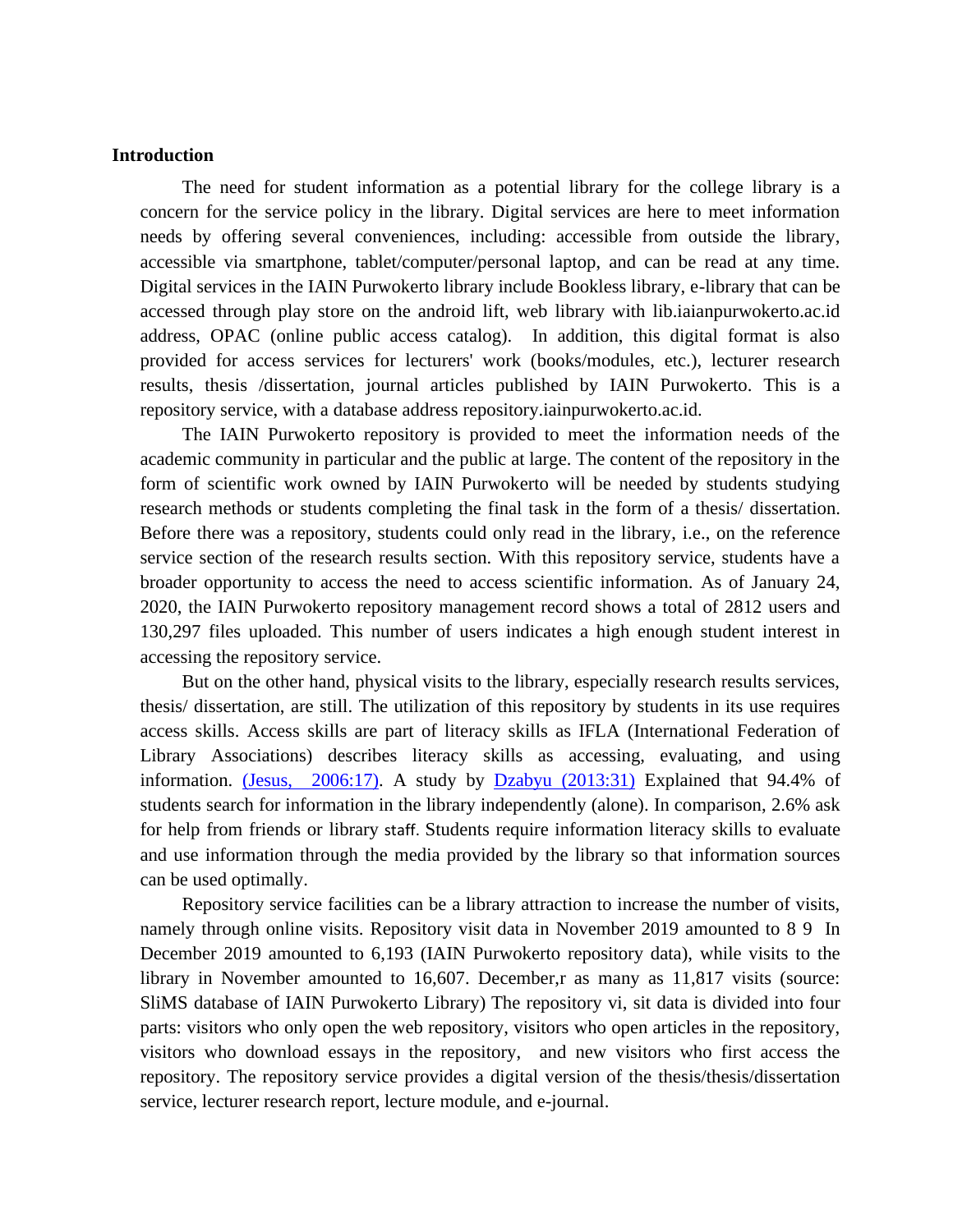IAIN Purwokerto students in semester seven and above are advised to have a repository account because it is considered helpful to complete thesis tasks. However, because of utilization quires access skills, there are still students who do not access even though they already have a repository account. Through observation, this is known that these students forget their passwords, which means that the student does not access them. A study of the mund that 60% of researchers agreed that the e-journal form was the best source of information, but 70% were uncomfortable with the electronic form (Kumar, 2013:1). Similarly, repositories as an electronic form of thesis canal to be liked by students.

Research (2019) reveals how institutional repositories' utilization, the advantages and disadvantages of institutional repositories, and their development. The importance of offline access skills and online access for libraries needs to be evaluated with the motivation of accessing their impact repositories. It is important to assess because it will affect the library service and collection development policy.

#### **Literature Review**

### **Theory of Planned BehaThe theory**

The Theory of reasoned action was updated to Theory Planned Behaviour by Ajzen in 1991 (Mahyarni, 2013:13). There is a criticism of the TRA theory that bases behavior more on logic, while many events show that human behavior is also based on emotions and affection (Al-Suqri and Al-Kharusi, 2015:190). TRA (reasoned action theory) says that behavior is determined by an individual's desire to perform or not perform a behavior or vice versa. At the same time, TPB (Theory Planned Behaviour) adds to the perceived control behavior (Mahyarni, 2013:13).



Figure 1. Theory Planned Behaviour Model (Ajzen, 1991)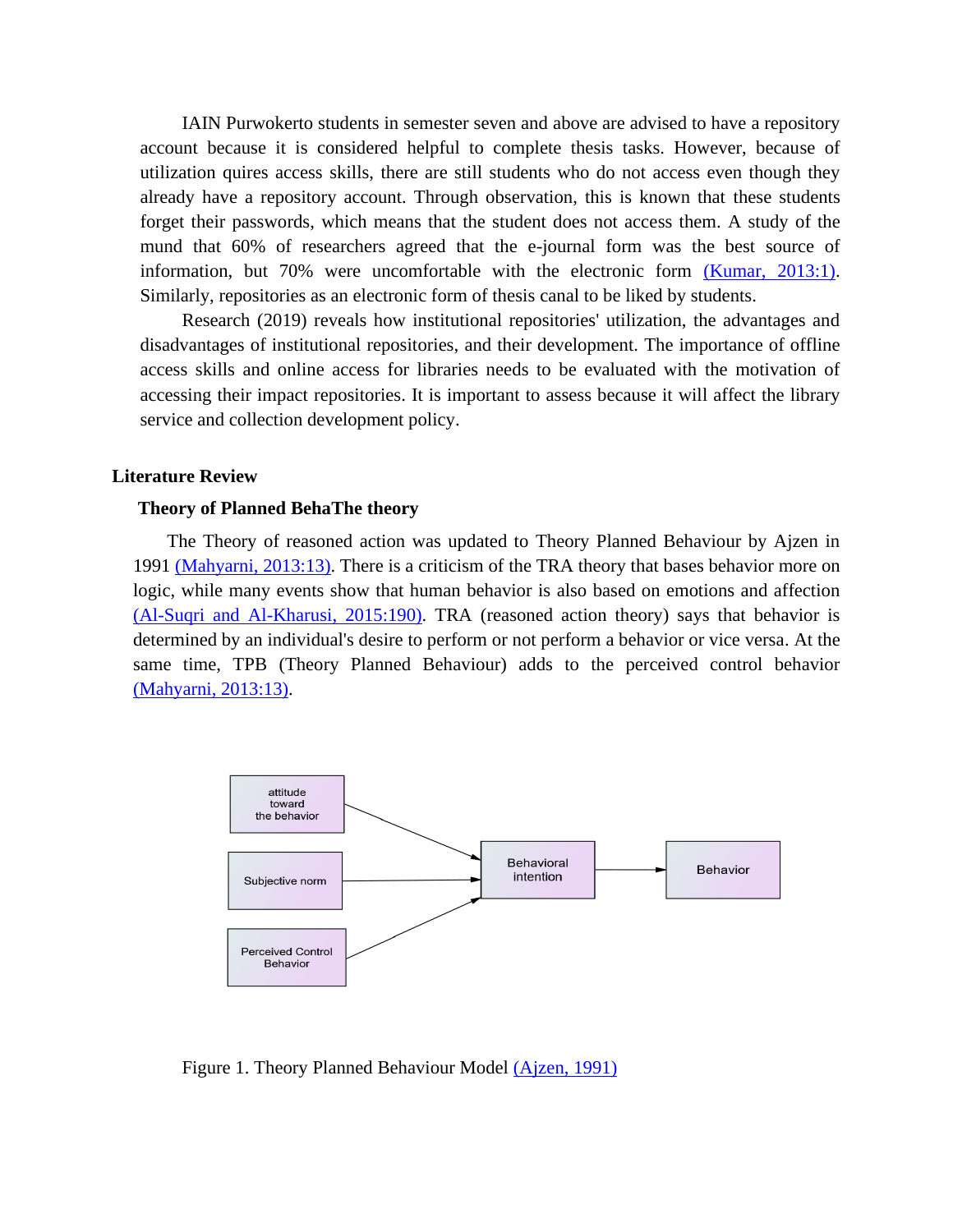The Theory of planned behavior suggests that human actions are guided by three factors, namely beliefs about behavioral outcomes and evaluation of the results of behavior beliefs about normative expectations of others, motivation to adhere to those expectations, ideas about the presence of factors that facilitate or inhibit behavior, and the perception of power on those factors (control belief) A combination of attitudes toward behavior, subjective norms, and perceptions of behavioral control result in the formation of intense behavior (behavioral intentions) (Machrus and Purwono, 2010:64). There are several purposes and benefits of this Theory, among others: to predict and understand the motivational influences on the person who is not under the control or willingness of the individual himself to identify how and where to direct strategies for behavior change to explain a critically important aspect of some human behavior (why someone does something, for example why buy something, why visit a specific location, why not go to school, why break the rules, etc.) (Mahyarni, 2013:19).

Although this Theory departs from the study of social psychology but the application of this Theory has penetrated several other fields, including the field of library and information science. The Theory of planned behavior (TPB) to measure behavior. In terms of motivation to visit a library, this Theory is used to determine the attitude of the library too and access information to the repository, the subjective norms of the library accessing the repository, and control the behavior of the library accessing the repository. Measuring attitudes; Attitude to behavior is defined as evaluating a particular behavior or object of attitude. While measuring intentions can be predicted from attitude (attitude), subjective norm (subjective norm), and perception of behavior control (perceived behavior control). Moreover, these four aspects (intentions, attitudes, subjective norms, and perceptions of behavior control) affect behavior. (Machrus and Purwono, 2010:70). In this study, the motivation of visiting the repository was represented by indicators of intentions, attitudes, subjective norms, and perceptions over behavioral control.



**Access Skills in Information Literacy** 

**Figure 2. Information Literacy, according to IFLA** (Jesus, 2006:17).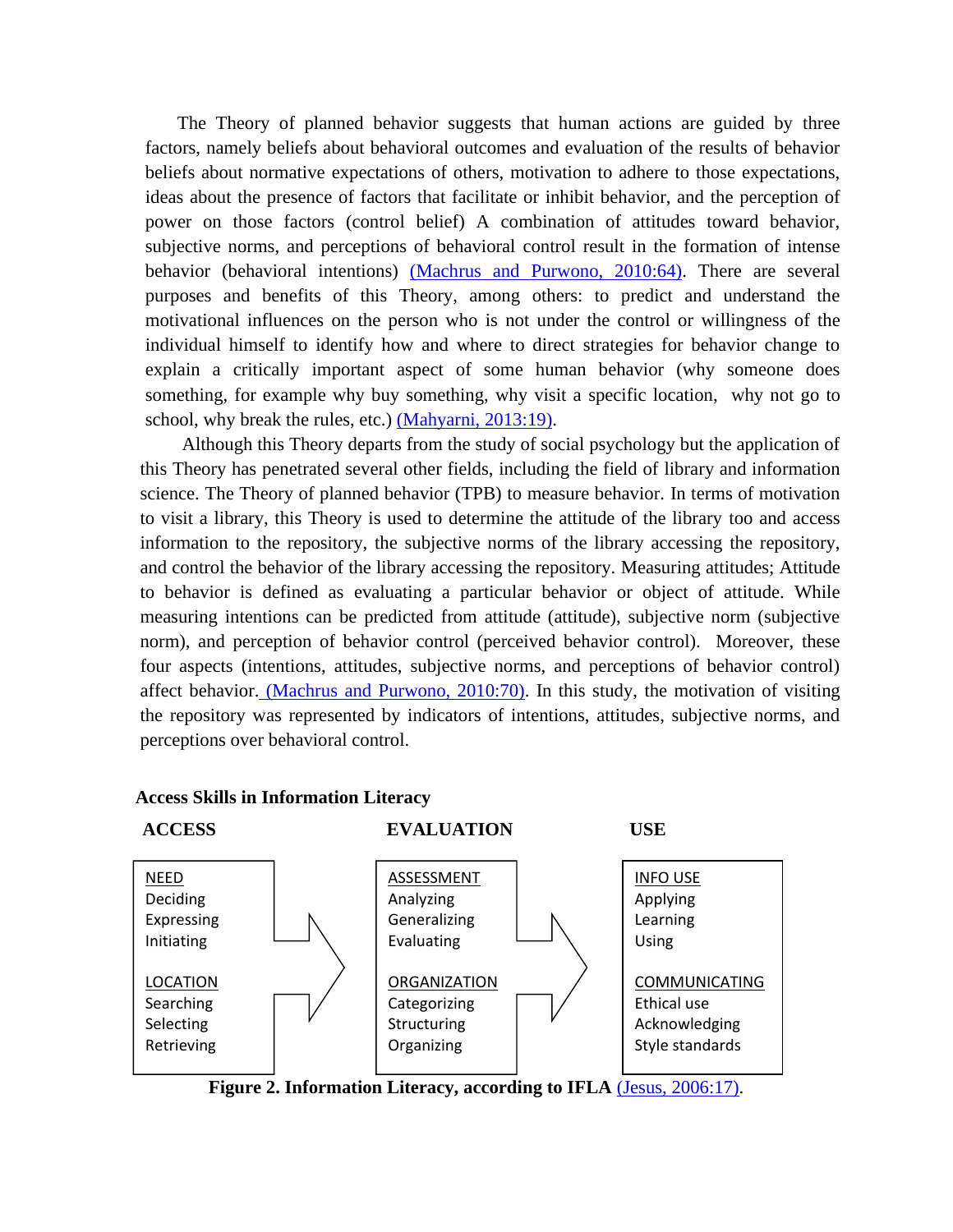- 1. Access
	- a. Define and articulate information needs
		- (1) Able to decide what information to look for
		- (2) Decide what to do to find information
		- (3) Express and define the information needed
		- (4) Initiate to search for this information
	- b. Find the location of information
		- (1) Identify and evaluate potential sources of information search
		- (2) Choose which information to take
		- (3) Find a location and reuse location information
- 2. Evaluation
	- a. Assessing information
		- (1) Analyze and examine the information obtained
		- (2) Generalize and interpret information
		- (3) Evaluate the accuracy and interrelationship of information obtained
	- b. Organizing information
		- (1) Categorize information
		- (2) Grouping and organizing recovered information
		- (3) Determine which information is most important and useful
- 3. Use
	- a. Using information
		- (1) Looking for ways to inform information
		- (2) Using the information found
		- (3) Understanding information as knowledge
		- (4) Presenting (reproducing information)
	- b. Communicate and use information well
		- (1) Understand the ethical uses of information (as well as its legal use)
		- (2) Communicate learning products with an intellectual appreciation
		- (3) Use the relevant standard form of award.

### **Repository Services**

Repositories become models of open access-based scientific communication in research institutions and universities (Yuniasih et al., 2018:7). The word repository means a deposit, and the term institutional repository, meaning institutional deposit, refers to an activity of collecting and preserving digital collections that are the intellectual work of a particular community. Institutional repositories are often associated with gathering academic work (Pendit, 2008:137). According to Lynch in [Harliansyah \(2016\),](#page-12-0) An institutional repository is a series of services developed by a university (institution) in the form of the management and dissemination of various results of scientific activities of the academic community in digital format. A critical study related to libraries is the emergence of an open-access movement that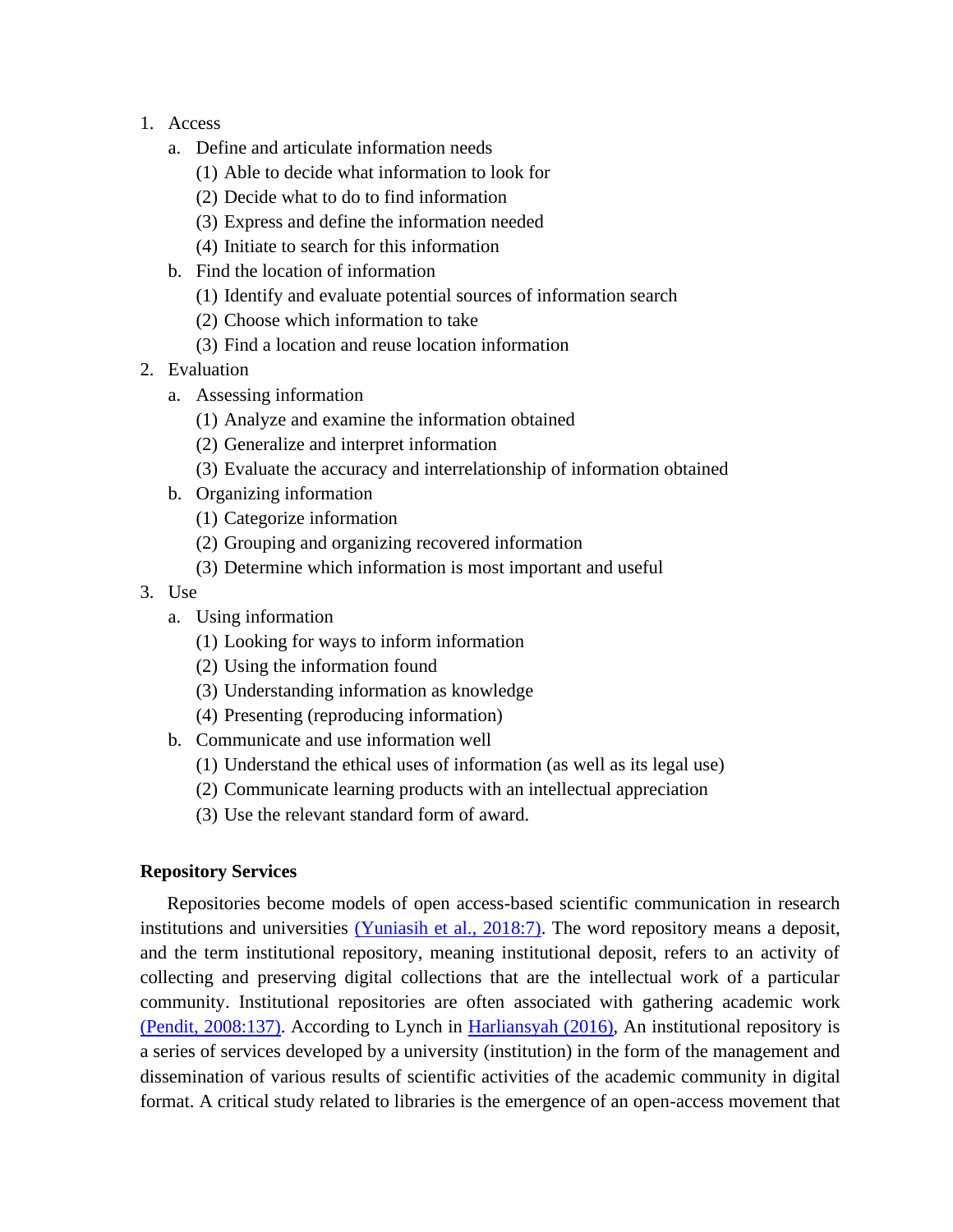wants open access to information for anyone, which is now hindered by licensing (Ibrahim and Iriantara, 2017:306).

As well as journals that have developed into electronic journals, this IAIN Purwokerto repository is an electronic form of research that students and lecturers have conducted in the IAIN Purwokerto environment. Suppose the accessibility of electronic journals is the user's activity in obtaining information through procedures contained in each database or database of electronic journals (Irianti and Hermini, 2013:7). In that case, the accessibility city of the repository can be interpreted as the library's activity in obtaining information formation through procedures contained in the repository database. In this case, access skills of the library are essential.

### **Visit Intention**

A visit to the library is the activity of entering the library to access information and other activities in the library that are recorded manually or electronically (Lasa Hs and Suciati, 2017:368). In this case, the motivation to visit the library can be interpreted as the encouragement tovto visitothphysical and online rough the web or digital library). In this case, you can also visit online or access the repository.



**Figure 3. Research Framework**

<span id="page-6-0"></span>[Hardiyanti \(2015\)](#page-6-0) found a significant role in information literacy skills in library utilization. Research on the level of information literacy of the library at the IAIN Purwokerto Library has been done before, using the standards of The Seven pillars from SCONUL. The research results have shown that the overall average value of variables is 2.81 (scale 4). It can be concluded that the literacy of the information library in the IAIN Purwokerto library can be categorized well (Antasari, 2017, p. 137). Another study found that 41% of college students did not use the institution's repository (Setiyono & M, 2019, p. 26). This prom researcher searches to look at the relationship of access skills of library services and their effect on the interest of visits to repositories.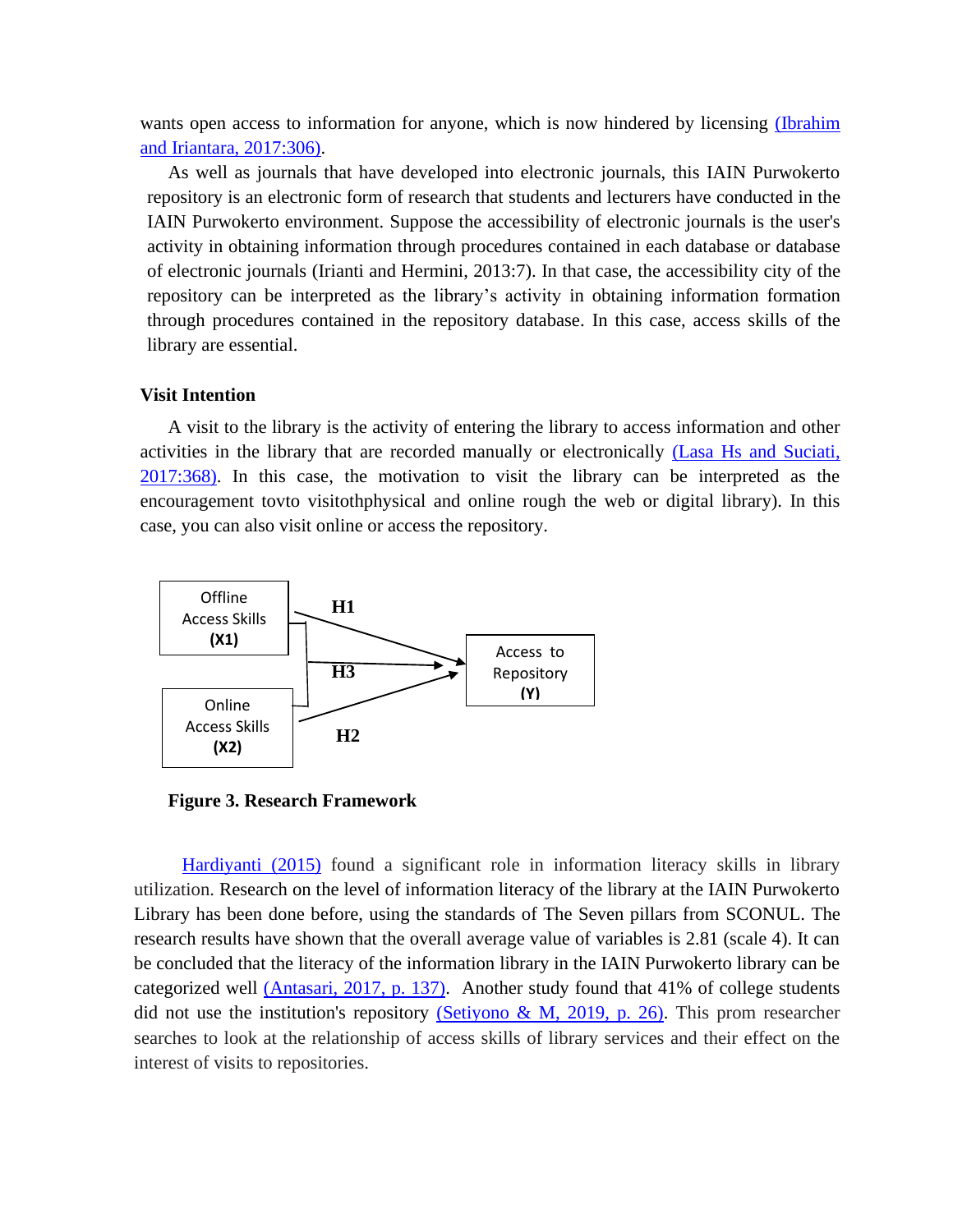### **Method**

This study is correlational. The purpose of correlational research is to detect the extent to which variations in a factor are related to variations in one or more characteristics based on correlation coefficients (Suryabrata, 2011, p. 82). This research seeks to explain the influence of offline and online access skills on the motivation to access the repository. The population in this study is a member of the IAIN Purwokerto library in the 8th and 10th semesters who have a repository account (user), which amounts to 1,253 libraries (source: repository database). The number of samples taken using the formula Slovin with a sampling error of 10% is 93 library users.

This study uses random sampling by sorting randomly using Excel. This technique is also called random, haphazard, indiscriminate/ not favoritism, objective so that all elements of the population have the opportunity to be a sample of research (Taniredja and Mustafidah, 2011:35). This method of data collection uses questionnaires. This study will use multiple regression analysis. Multiple regression analysis is intended to test the effect of two or more independent variables on one dependent variable (Janie, 2012:13).

### **Result and Discussion**

### **1. Test Data Analysis Requirements**

| <b>Table 1. Validity Test</b> |                               |                               |                                     |  |  |  |  |  |
|-------------------------------|-------------------------------|-------------------------------|-------------------------------------|--|--|--|--|--|
| Number of<br>questionnaire    | <b>R</b> Value<br>X1 Variable | <b>R</b> Value<br>X2 Variable | <b>R</b> Value<br><b>Y</b> Variable |  |  |  |  |  |
|                               | 0,64                          | 0,57                          | 0,81                                |  |  |  |  |  |
| 2                             | 0,60                          | 0,61                          | 0,80                                |  |  |  |  |  |
| 3                             | 0,57                          | 0,62                          | 0,69                                |  |  |  |  |  |
|                               | 0,61                          | 0,46                          | 0,78                                |  |  |  |  |  |
| 5                             | 0,65                          | 0,65                          |                                     |  |  |  |  |  |
| 6                             | 0,60                          | 0,60                          |                                     |  |  |  |  |  |
|                               | 0,67                          | 0,74                          |                                     |  |  |  |  |  |
| 8                             | 0,58                          | 0,56                          |                                     |  |  |  |  |  |

The value of r calculates the magnitude of 0.3 and above then the instrument is declared to have good construction validity (Sugiyono, 2012:178)

| <b>Table 2. Reliability Testariable</b>          |       |  |  |  |  |  |  |
|--------------------------------------------------|-------|--|--|--|--|--|--|
| N of Item<br>Variable<br><b>Cronbach's Alpha</b> |       |  |  |  |  |  |  |
|                                                  | 0.755 |  |  |  |  |  |  |
| vາ                                               | 0.741 |  |  |  |  |  |  |
|                                                  | 0.757 |  |  |  |  |  |  |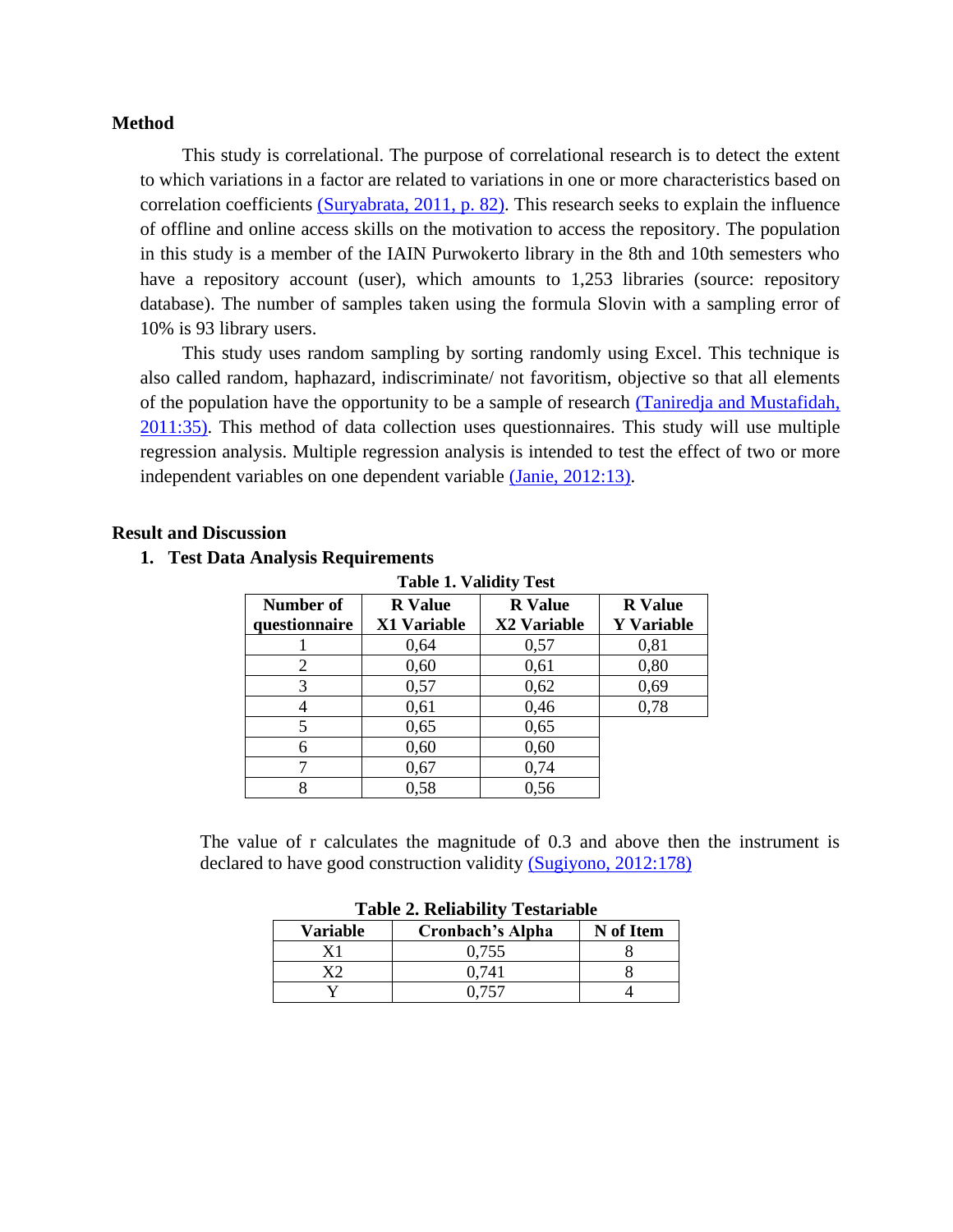### **Normality Test**



**Figure 4. Histogram**

**Figure 4**. The histogram shows that the data is a normal distribution.



### **Figure 5. Scatterplot**

Scatterplot's **Figure 5** indicates no clear pattern (wavy, widening, then narrowing), and point spreads below and above the number 0 (zero), showing no heteroskedasticity occurs.

|  |  | <b>Table 3. Multicollinearity Test</b> |  |  |  |
|--|--|----------------------------------------|--|--|--|
|--|--|----------------------------------------|--|--|--|

|       |                |                                |            | Coefficients <sup>a</sup>    |       |           |                         |      |
|-------|----------------|--------------------------------|------------|------------------------------|-------|-----------|-------------------------|------|
| Model |                | Unstandardized<br>Coefficients |            | Standardized<br>Coefficients |       | Sig.      | Collinearity Statistics |      |
|       |                | B                              | Std. Error | <b>Beta</b>                  |       | Tolerance | ٧IF                     |      |
|       | (Constant)     | 13                             | 3,07       |                              | 4,235 | 0         |                         |      |
|       | 1 X1           | 0.347                          | 0,157      | 0,263                        | 2,207 | 0,03      | 0,535                   | 1,87 |
|       | X <sub>2</sub> | 0,424                          | 0,143      | 0,352                        | 2,956 | 0,004     | 0,535                   | 1,87 |

a. Dependent Variable: Y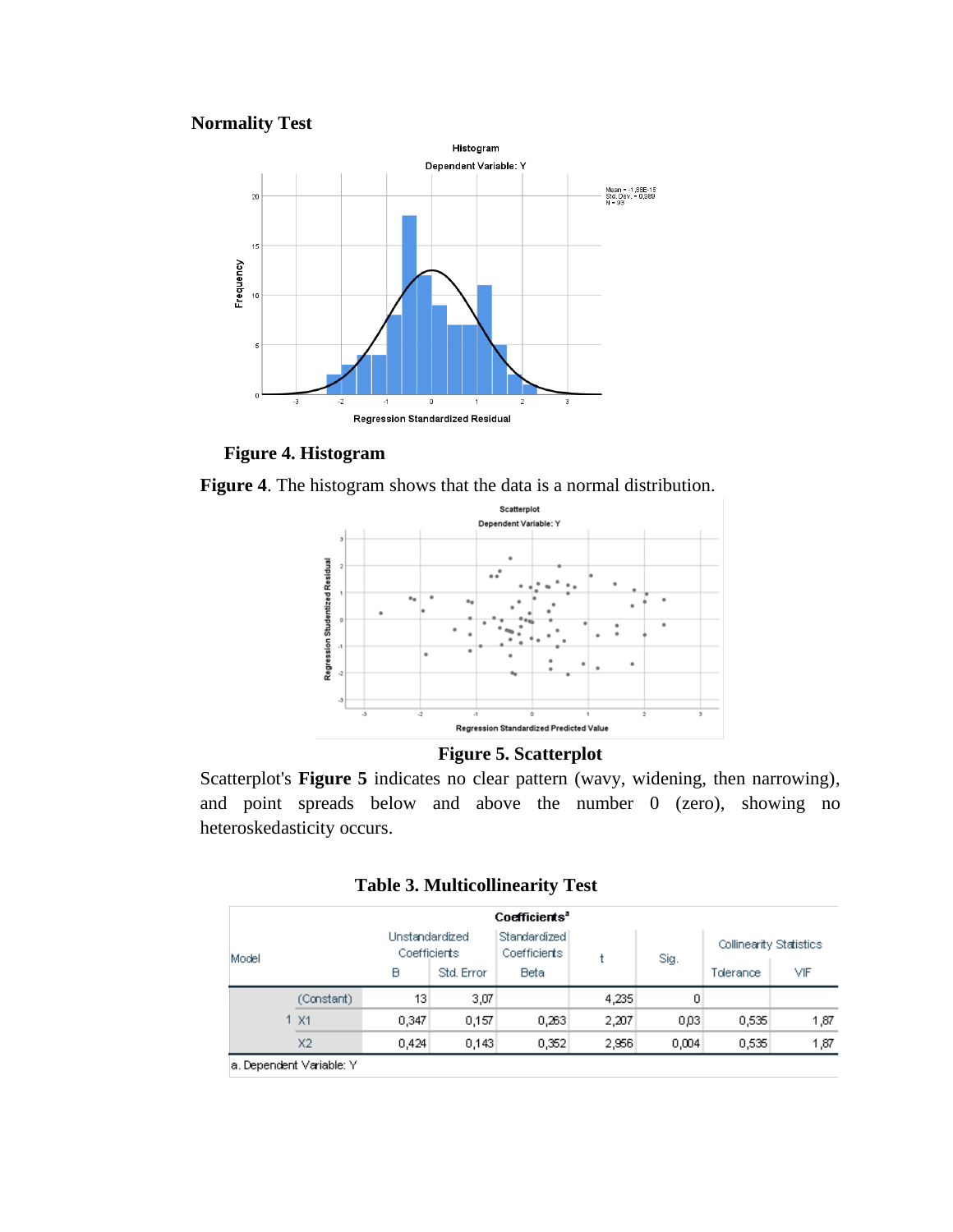**Table 3** Multicollinierity tests showed no multicollinearity. This is evident from the values of Tolerance X1 and X2 above 0.10, or can also be seen from the VIF values X1 and X2 below 10.0**.**

### **2. Hypotheses Test**

|                            |                | Υ     | X <sub>1</sub> | X <sub>2</sub> |  |  |  |  |
|----------------------------|----------------|-------|----------------|----------------|--|--|--|--|
| <b>Pearson Correlation</b> | Υ              | 1,000 | ,503           | ,531           |  |  |  |  |
|                            | X <sub>1</sub> | ,503  | 1,000          | ,682           |  |  |  |  |
|                            | X <sub>2</sub> | ,531  | ,682           | 1,000          |  |  |  |  |
| Sig. (1-tailed)            | Υ              | ٠     | ,000           | ,000           |  |  |  |  |
|                            | X <sub>1</sub> | ,000  | ٠              | ,000           |  |  |  |  |
|                            | X <sub>2</sub> | ,000  | ,000           |                |  |  |  |  |
| N                          | Y              | 93    | 93             | 93             |  |  |  |  |
|                            | X <sub>1</sub> | 93    | 93             | 93             |  |  |  |  |
|                            | X <sub>2</sub> | 93    | 93             | 93             |  |  |  |  |

**Table 4. Correlations**

**Table 5. Coefficients**

|                | Tavit J. Cottitutius |              |            |              |       |      |                                |       |
|----------------|----------------------|--------------|------------|--------------|-------|------|--------------------------------|-------|
| Unstandardized |                      | Standardized |            |              |       |      |                                |       |
|                |                      | Coefficients |            | Coefficients |       |      | <b>Collinearity Statistics</b> |       |
| Model          |                      | B            | Std. Error | <b>Beta</b>  |       | Sig. | Tolerance                      | VIF   |
| $\mathbf 1$    | (Constant)           | 13,000       | 3,070      |              | 4,235 | ,000 |                                |       |
|                | X <sub>1</sub>       | ,347         | .157       | .263         | 2,207 | .030 | .535                           | 1,870 |
|                | X <sub>2</sub>       | .424         | .143       | .352         | 2,956 | .004 | .535                           | 1,870 |

a. Dependent Variable: Y

### **Hypotheses 1 (H1)**

Known significance value for the effect of X1 on Y of 0.030 < 0.05 and value t calculated 2.207 > t table 1.986 so it can be concluded that H1 is accepted. There is a partial effect of X1 on Y.

### **Hypotheses 2 (H2)**

Known significance values for the influence of  $X2$  on Y are  $0.004 < 0.05$ , and the value t calculated  $2,956 > t$  table 1.986. Then, it can be concluded that H2 is accepted, which means there is an effect of X2 on Y partially.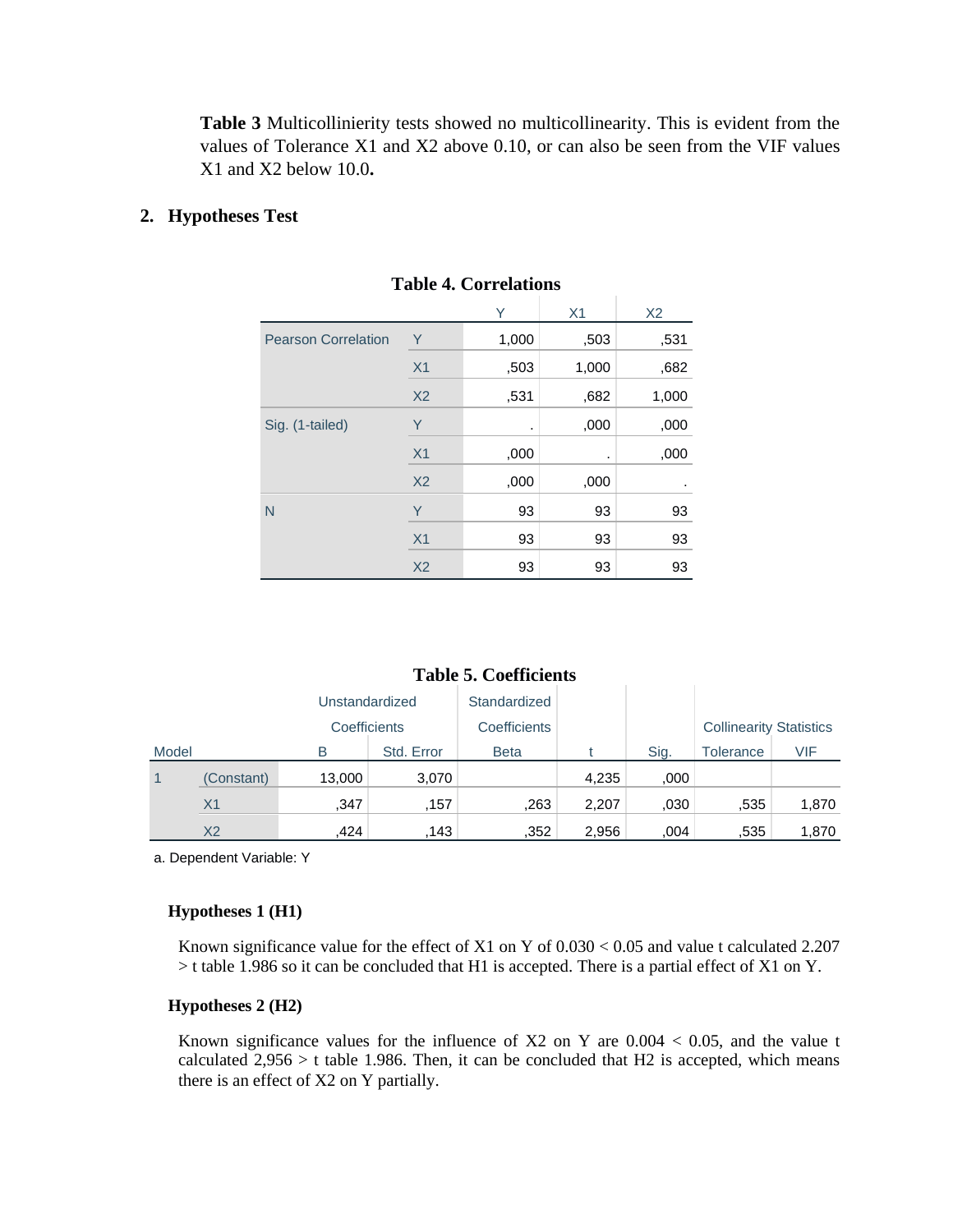

### **Figure 6. Positions X1 and X2 Variables**

| Model |                 | Sum of Squares | df | Mean Square |        | Sig.  |
|-------|-----------------|----------------|----|-------------|--------|-------|
| 1     | Regression      | 465,915        | ⌒  | 232,958     | 21,047 | ,000b |
|       | <b>Residual</b> | 996,149        | 90 | 11,068      |        |       |
|       | Total           | 1462,065       | 92 |             |        |       |

a. Dependent Variable: Y

b. Predictors: (Constant), X2, X1

### **Hypotheses 3 (H3)**

Based on Table 6, the significance values for the simultaneous influence of X1 and X2 on Y are  $0.000 < 0.005$ , and the F value calculates  $21,047 > F$  table 3.10, so it can be concluded that H3 is accepted. There is simultaneous X1 and X2 influence on Y.

The magnitude of influence can be seen from the value of the coefficient of determination in **Table 7**.

### **Table 7. Model Summary**

|       |                     |          | <b>Adjusted R</b> | Std. The error of |
|-------|---------------------|----------|-------------------|-------------------|
| Model |                     | R Square | Square            | the Estimate      |
|       | $.565^{\mathrm{a}}$ | .319     | .304              | 3.327             |

a. Predictors: (Constant), X2, X1

b. Dependent Variable: Y

**Table 7** shows that the value of R Square is 0.319. This means that the simultaneous influence of X1 and X2 on variable Y is 31.9%.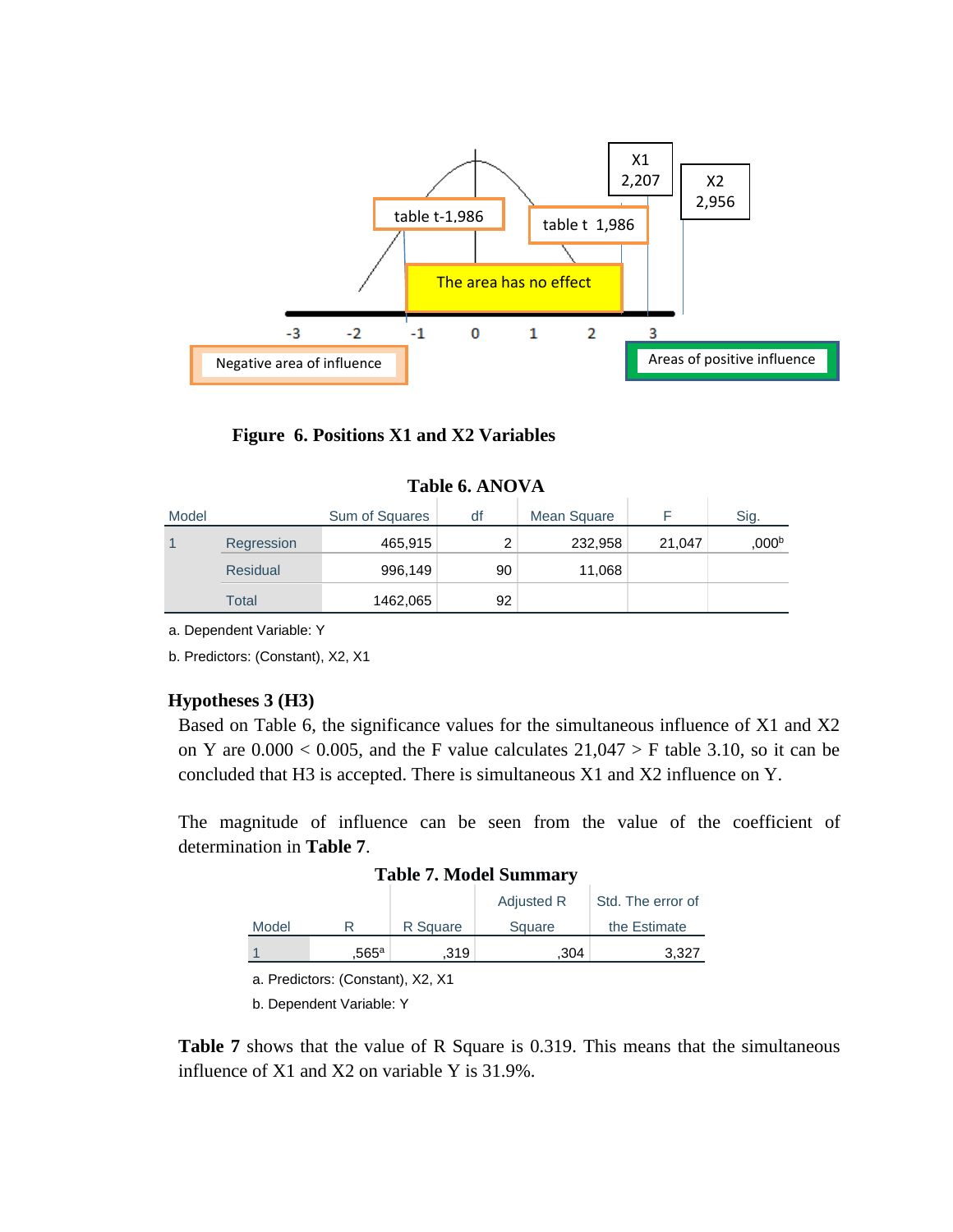| Unstandardized<br>Coefficients |                | Standardized |            |              |       |      |                                |       |
|--------------------------------|----------------|--------------|------------|--------------|-------|------|--------------------------------|-------|
|                                |                |              |            | Coefficients |       |      | <b>Collinearity Statistics</b> |       |
|                                | Model<br>B     |              | Std. Error | <b>Beta</b>  |       | Sig. | Tolerance                      | VIF   |
|                                | (Constant)     | 13,000       | 3,070      |              | 4,235 | ,000 |                                |       |
|                                | X <sub>1</sub> | .347         | .157       | .263         | 2,207 | .030 | .535                           | 1,870 |
|                                | X <sub>2</sub> | .424         | 143        | .352         | 2,956 | .004 | .535                           | 1,870 |

### **Table 8. Coefficients**

a. Dependent Variable: Y

Regression Equation

 $Y = a + b1 X1 + b2 X2 + e$ 

 $Y = 13,000 + 0,347 X1 + 0,424 X2 + e$ 

The constant value is 13,000, meaning that if there is no change in the offline access skills variable (X1) and online access skills (X2) or the values X1 and  $X2 = 0$ , then the motivation to access the repository is 13,000 units. The regression coefficient value of the offline access skill  $(X1)$  is 0.347, meaning that if the offline access skill variable increases by 1%, assuming the variable X2 and constant (a) is 0, then the motivation to access the repository (Y) increases by 0.347. The value of the online access skill coefficient  $(X2)$  is 0.424, meaning if the online access skill variable  $(X2)$  increases by 1%, assuming X1 constant and constant (a) is 0, Then the motivation to access the repository (Y) increased by 0.424.

### **Conclusion**

The motivation of the library to access the institution's repository is influenced by the access skill offline and access skills online library. However, online access skills are more significant than offline access skills. This proves that libraries with good online access capabilities are more motivated to access institutional repositories, namely access to research results online.

### **References**

- Ajzen, I. (1991). The Theory of planned behavior. *Organizational Behavior and Human Decision Processes*, *50*(2), 179–211. [https://doi.org/10.1016/0749-5978\(91\)90020-T](https://doi.org/10.1016/0749-5978(91)90020-T)
- Al-Suqri, M. N., & Al-Kharusi, R. M. (2015). Ajzen and Fishbein's Theory of reasoned action (TRA)(1980). Information-seeking *behavior and technology adoption: Theories and trends* (pp. 188–204). [IGI Global.](https://www.igi-global.com/chapter/ajzen-and-fishbeins-theory-of-reasoned-action-tra-1980/127132)
- Antasari, I. W. (2017). Literasi Informasi Pemustaka di Perpustakaan IAIN Purwokerto Berdasarkan Model The Seven Pillars. *Lokakarya Nasional Dokumentasi dan Informasi*, 137–150. http://pdii.lipi.go.id/loknas/index.php/conference/loknas2017/paper/view/48
- Departemen Pendidikan Nasional RI. (2007). *Kamus Besar Bahasa Indonesia Edisi Ketiga*. Balai Pustaka.
- Dzandu, M. D. (2013). Unraveling the dilemma of the information search process: The application of Wilson's model in a Ghanaian University setting. *[International Journal of](http://www.ijodls.in/uploads/3/6/0/3/3603729/dzandu-_article_22-37.pdf)  [Digital Library Services](http://www.ijodls.in/uploads/3/6/0/3/3603729/dzandu-_article_22-37.pdf)*, *3*(3), 22–37.